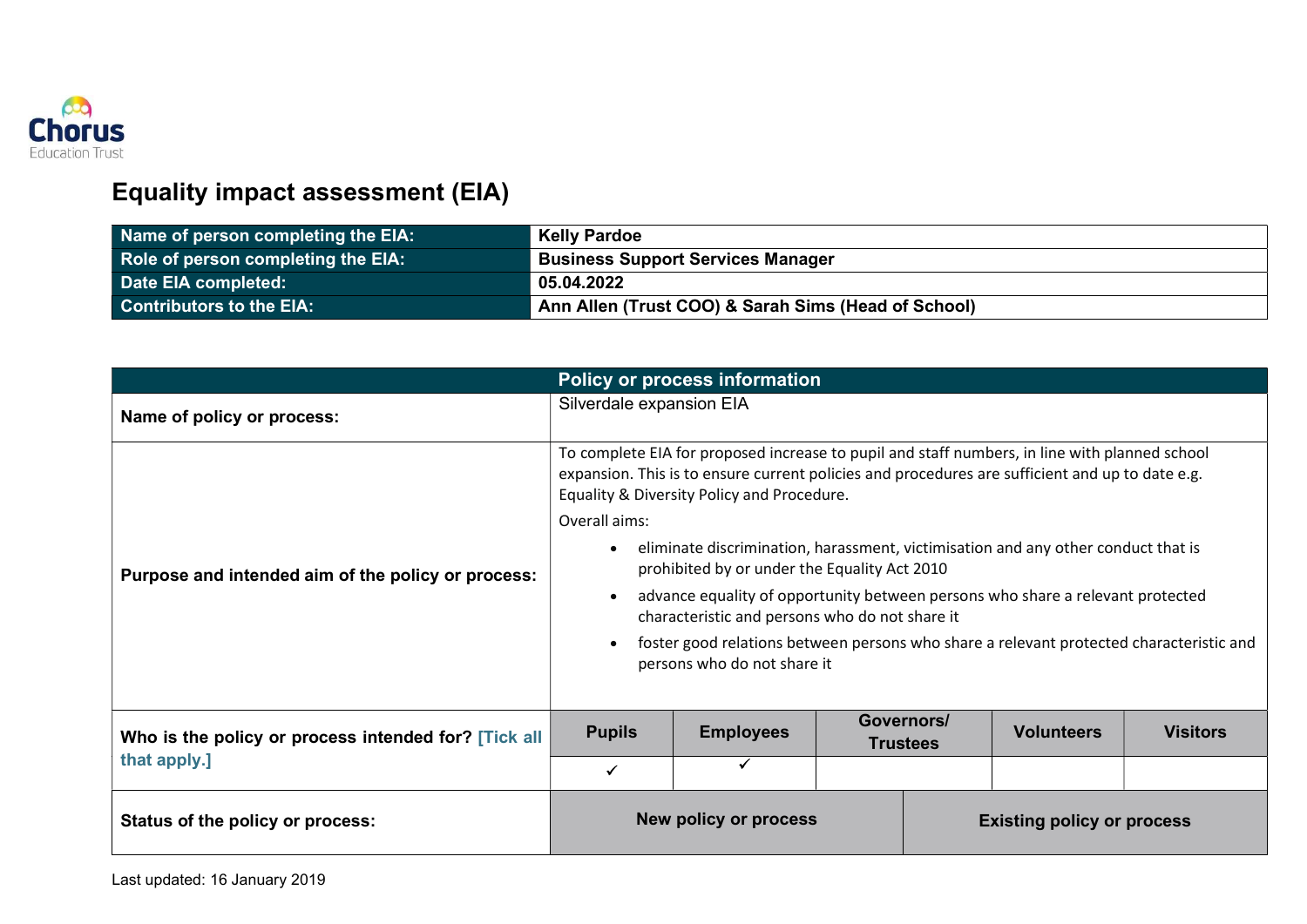|                                                                                                  |                                      |                                     |                                                                      | ✓                                                                                                                                                                                                                                                                                                                                                                                                                                                                                                                                                                                                                                                                                                                                                                                                                 |  |
|--------------------------------------------------------------------------------------------------|--------------------------------------|-------------------------------------|----------------------------------------------------------------------|-------------------------------------------------------------------------------------------------------------------------------------------------------------------------------------------------------------------------------------------------------------------------------------------------------------------------------------------------------------------------------------------------------------------------------------------------------------------------------------------------------------------------------------------------------------------------------------------------------------------------------------------------------------------------------------------------------------------------------------------------------------------------------------------------------------------|--|
| Date policy or process was last reviewed:                                                        |                                      |                                     | Equality & Diversity Policy and Procedure - last reviewed 31.03.2022 |                                                                                                                                                                                                                                                                                                                                                                                                                                                                                                                                                                                                                                                                                                                                                                                                                   |  |
| Name of person responsible for the policy or<br>Ann Allen (Trust COO)<br>process and its review: |                                      |                                     |                                                                      |                                                                                                                                                                                                                                                                                                                                                                                                                                                                                                                                                                                                                                                                                                                                                                                                                   |  |
|                                                                                                  |                                      | <b>Analysis</b>                     |                                                                      |                                                                                                                                                                                                                                                                                                                                                                                                                                                                                                                                                                                                                                                                                                                                                                                                                   |  |
| <b>Protected characteristic</b><br>group                                                         |                                      | <b>Impact analysis</b>              |                                                                      | <b>Explanation of impact analysis</b>                                                                                                                                                                                                                                                                                                                                                                                                                                                                                                                                                                                                                                                                                                                                                                             |  |
|                                                                                                  | <b>Positive impact</b><br>identified | <b>Neutral impact</b><br>identified | <b>Negative impact</b><br>identified                                 |                                                                                                                                                                                                                                                                                                                                                                                                                                                                                                                                                                                                                                                                                                                                                                                                                   |  |
|                                                                                                  |                                      |                                     |                                                                      | No impact on students as the proposed expansion has no<br>change in age range for the school.                                                                                                                                                                                                                                                                                                                                                                                                                                                                                                                                                                                                                                                                                                                     |  |
| Age:                                                                                             |                                      |                                     |                                                                      | The current recruitment arrangements for staff contain<br>no policies or procedures that provide different impacts<br>on people with parental responsibility or dependent on<br>age.                                                                                                                                                                                                                                                                                                                                                                                                                                                                                                                                                                                                                              |  |
| <b>Disability:</b>                                                                               |                                      | ✔                                   |                                                                      | Sheffield City Council manages Silverdale Admissions in<br>accordance with the SCC Admissions policy. The policy<br>enables priority for children or families who have a<br>serious medical, physical or psychological condition<br>which makes it essential that the child attends the<br>preferred school rather than any other. This is<br>administered via an Education, Health and Care Plan<br>(EHCP).<br>However, all applications, including those with no<br>medical grounds for applying are considered, applying<br>the published local authority admissions arrangements,<br>to which the school adheres. The proposed expansion has<br>no change to the current arrangements.<br>The current recruitment arrangements for staff contain<br>no policies that provide different impacts on people with |  |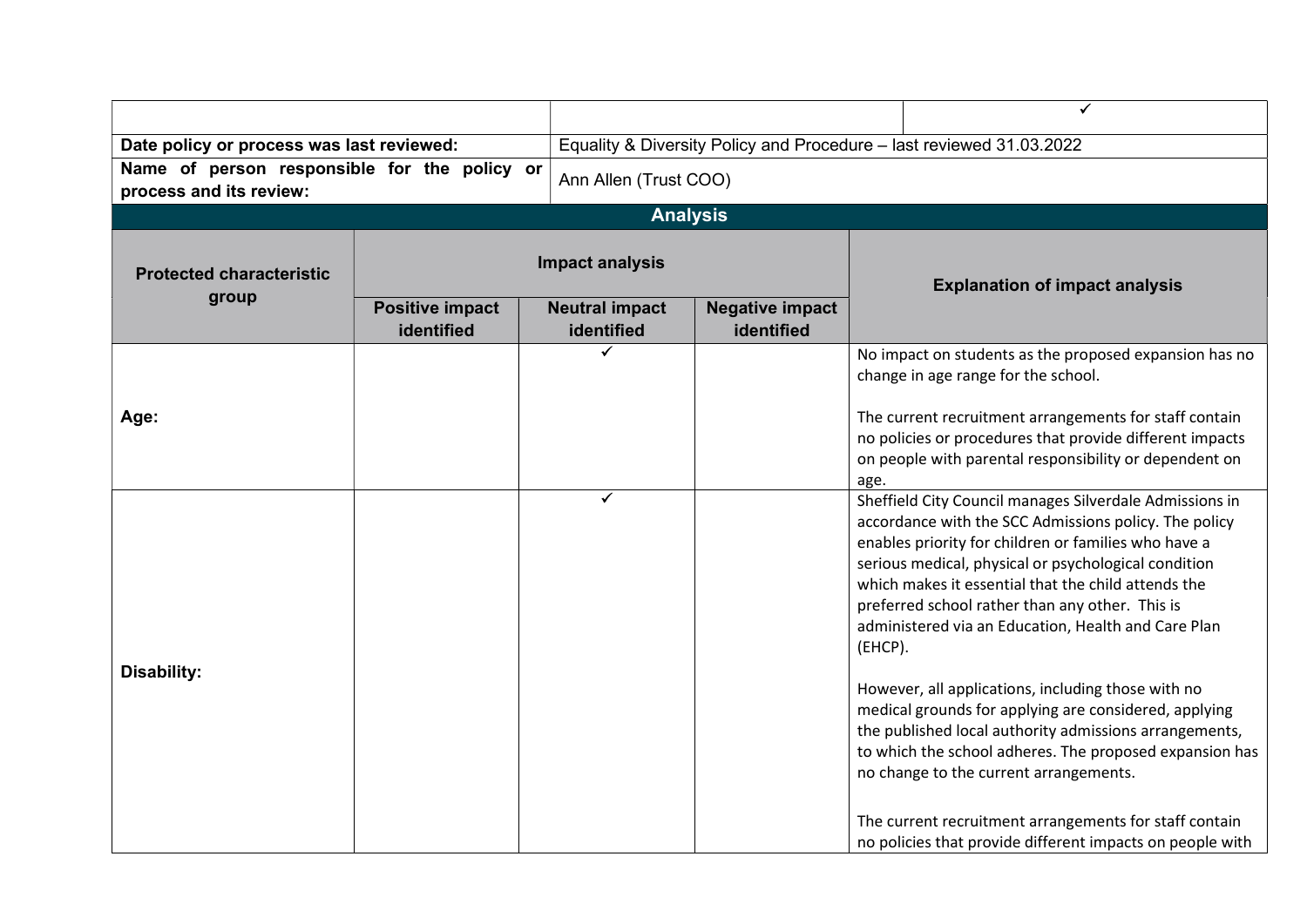|                                  |   |               | disabilities. Individual risk assessments are completed for |
|----------------------------------|---|---------------|-------------------------------------------------------------|
|                                  |   |               | anyone requiring reasonable adjustments due to a            |
|                                  |   |               | disability. These risk assessments include details of any   |
|                                  |   |               | support identified as required and put in place.            |
|                                  | ✓ |               | Both the staff recruitment and the school student           |
| Sex: Women, Men, boys, girls,    |   |               | admission arrangements contain no policies that impact      |
| carers (of children, disabled or |   |               | differently on people with a particular gender.             |
| older people) Transgender        |   |               |                                                             |
| (those who have changed          |   |               | The proposed expansion has no change to the current         |
| gender or are in the process of  |   | arrangements. |                                                             |
| change)                          |   |               |                                                             |
|                                  | ✓ |               | The school student admission and staff recruitment          |
|                                  |   |               | arrangements contain no policies that impact negatively     |
|                                  |   |               | on people from a particular minority group. The             |
|                                  |   |               | application forms and school correspondence are             |
| Race:                            |   |               | available in another language upon request.                 |
|                                  |   |               |                                                             |
|                                  |   |               | The proposed expansion has no change to the current         |
|                                  |   | arrangements. |                                                             |
|                                  | ✓ |               | The school is not a faith school and this will not change   |
|                                  |   |               | with the proposed expansion. All school student             |
|                                  |   |               | admissions and staff applications, are accepted and         |
|                                  |   |               | considered, regardless of faith (including those with no    |
|                                  |   | faith basis). |                                                             |
|                                  |   |               |                                                             |
|                                  |   |               | School decisions, for example, in respect of trips or       |
| <b>Religion or belief:</b>       |   |               | events considers if dates proposed cut across any           |
|                                  |   |               | religious holidays or observances. This will not change.    |
|                                  |   |               |                                                             |
|                                  |   |               | The current staff recruitment arrangements contain no       |
|                                  |   |               | policies that provide different impacts based on religion   |
|                                  |   |               | or belief. This will not change with the proposed           |
|                                  |   | expansion.    |                                                             |
| <b>Sexual orientation:</b>       | ✓ |               | This is not part of the student admission process.          |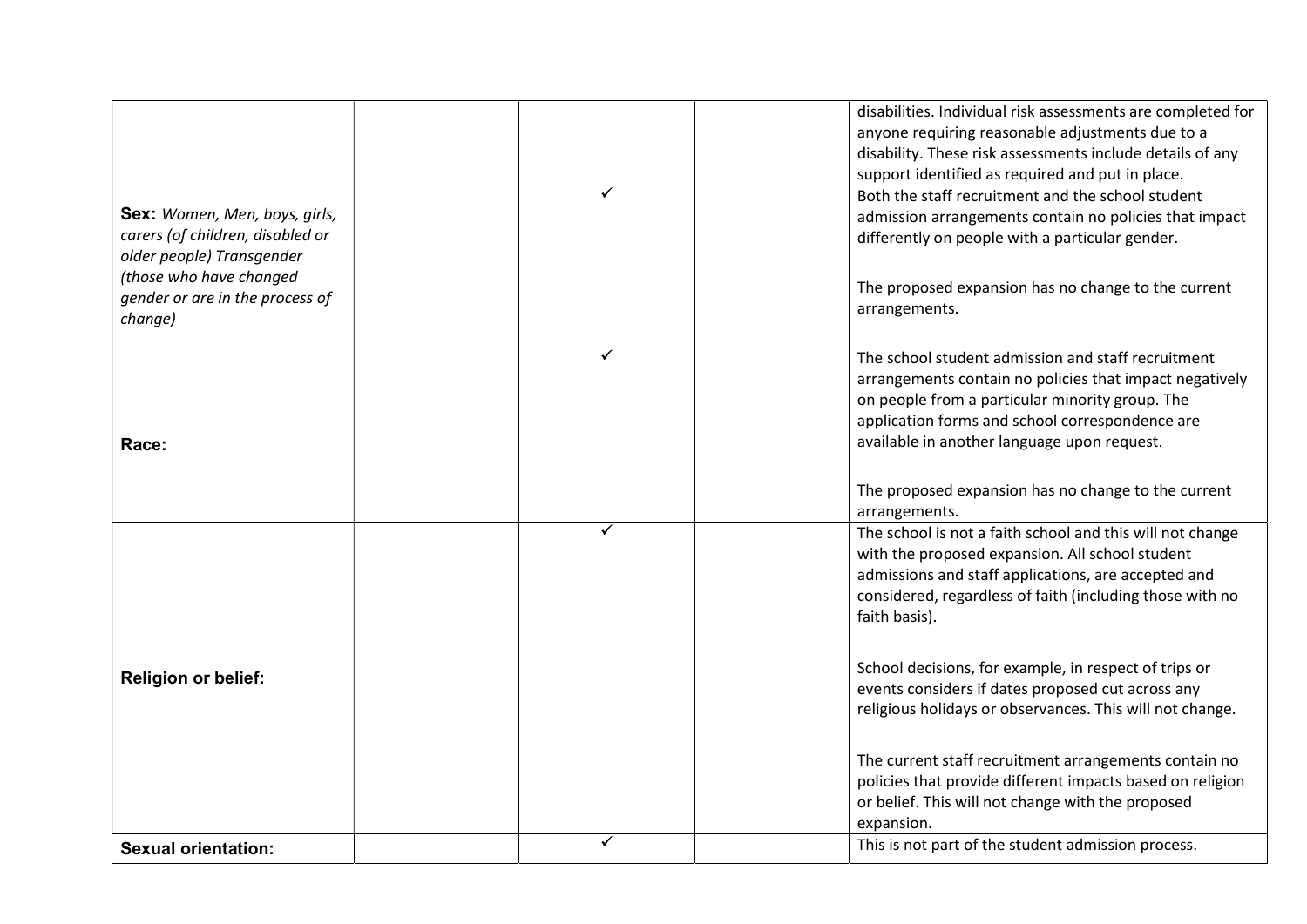|                                   |   | The staff recruitment processes contain no policies that<br>impact differently on people with a particular sexual<br>orientation. Applications from candidates are reviewed<br>and shortlisted without any personal data being visible.<br>This will not change with the proposed expansion.                                                                                                                                                                                                                                                                                                        |
|-----------------------------------|---|-----------------------------------------------------------------------------------------------------------------------------------------------------------------------------------------------------------------------------------------------------------------------------------------------------------------------------------------------------------------------------------------------------------------------------------------------------------------------------------------------------------------------------------------------------------------------------------------------------|
| Marriage or civil<br>partnership: |   | This is not part of the student admission process.<br>The staff recruitment processes contain no policies that<br>impact differently on people with a particular marital<br>status. Applications from candidates are shortlisted<br>without any personal data being visible. This will not<br>change with the proposed expansion.                                                                                                                                                                                                                                                                   |
| <b>Pregnancy and maternity:</b>   | ✓ | The current student admissions and staff recruitment<br>arrangements contain no policies that provide different<br>impacts for pregnancy and maternity. Individual risk<br>assessments are completed for anyone who is pregnant,<br>and appropriate reasonable adjustments are made.<br>These risk assessments include details of any support<br>required and put in place. Specific guidance and support<br>is also provided for staff and students returning from<br>maternity leave, to offer flexibility and support wherever<br>possible.<br>This will not change with the proposed expansion. |

| <b>Evaluation and decision making</b>    |                                                                                                                                                                                                                                                                        |  |  |
|------------------------------------------|------------------------------------------------------------------------------------------------------------------------------------------------------------------------------------------------------------------------------------------------------------------------|--|--|
| Consultation and stakeholder engagement: | There will be consultation through the Local Authority planning department as part of the<br>planning application process. There is also significant consultation as part of the Regional School<br>Commissioners Significant Charge Application to expand the school. |  |  |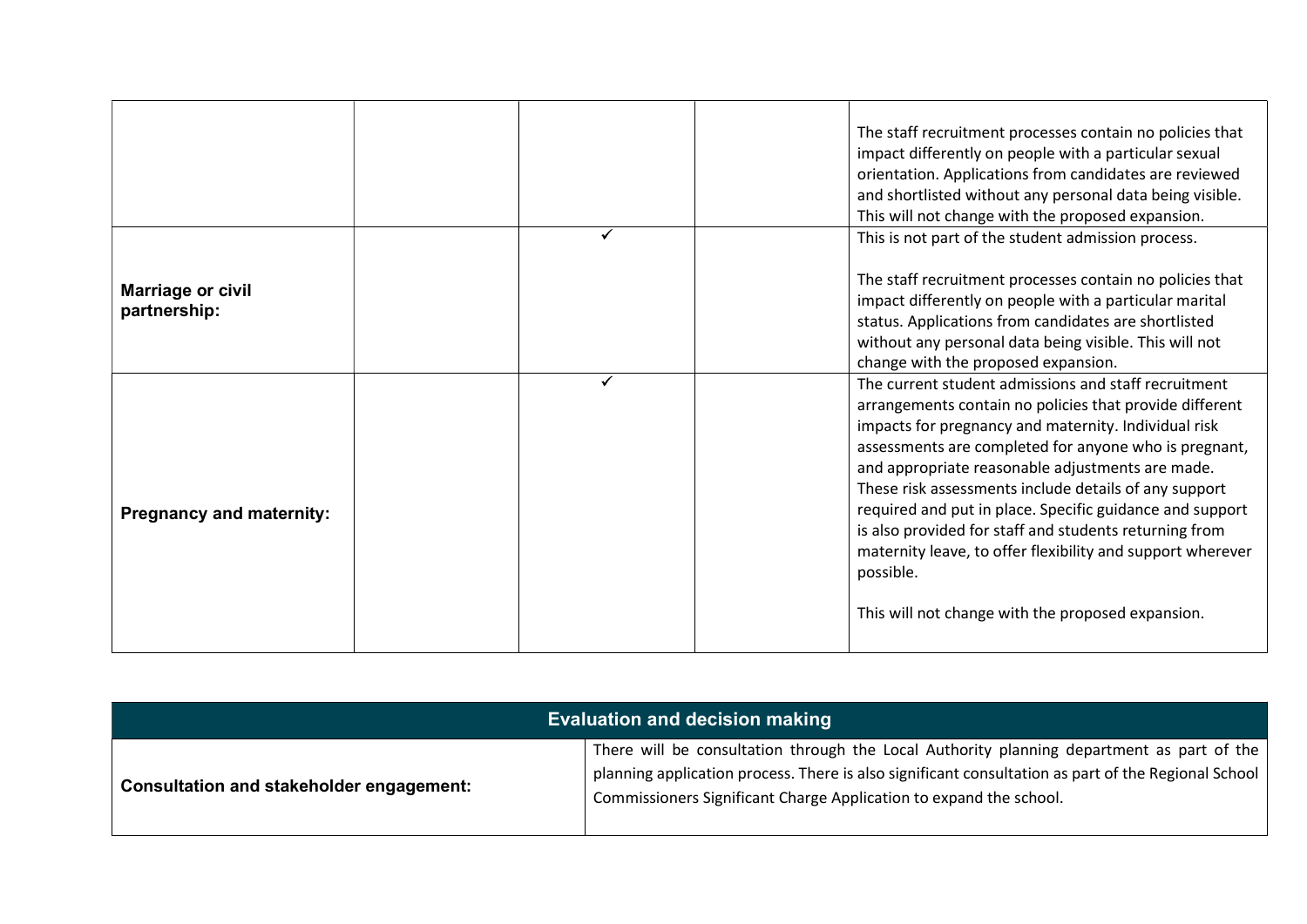|                                                                             | This expansion is due to the city wide need for additional student places and is being driven by<br>the Local Authority who fully support this change.                                         |
|-----------------------------------------------------------------------------|------------------------------------------------------------------------------------------------------------------------------------------------------------------------------------------------|
|                                                                             | This assessment was carried out by Kelly Pardoe (Business Support Services Manager) in<br>conjunction with Sarah Sims (Head of School) and ratified by Chorus Trust Senior Leadership<br>Team. |
|                                                                             | Specific current policies and procedures were reviewed including Trust Equality and Diversity                                                                                                  |
| Evidence used to support the decision-making process<br>and final decision: | Policy (version 1.1)                                                                                                                                                                           |
| <b>Final decision:</b>                                                      | Continue without action                                                                                                                                                                        |
|                                                                             | Current policies and procedures in place are suitable to meet EA requirements, which                                                                                                           |
| <b>Explanation of the final decision:</b>                                   | are reviewed on a regular basis.                                                                                                                                                               |
| <b>Monitoring arrangements:</b>                                             | To be reviewed in line with any future policy or procedure changes linked to the<br>proposed school expansion, as monitored by the Project Steering Group.                                     |

| Arrangements for communicating the outcome of the $ $<br><b>EIA:</b> | <sup>1</sup> Assessment to be available for access on school website and provided to the RSC as part of the $ $ |  |
|----------------------------------------------------------------------|-----------------------------------------------------------------------------------------------------------------|--|
|                                                                      | Significant Change Application.                                                                                 |  |
|                                                                      |                                                                                                                 |  |

| Date EIA ratified by the responsible body: | 20/04/2022 |
|--------------------------------------------|------------|
| Date of review:                            |            |